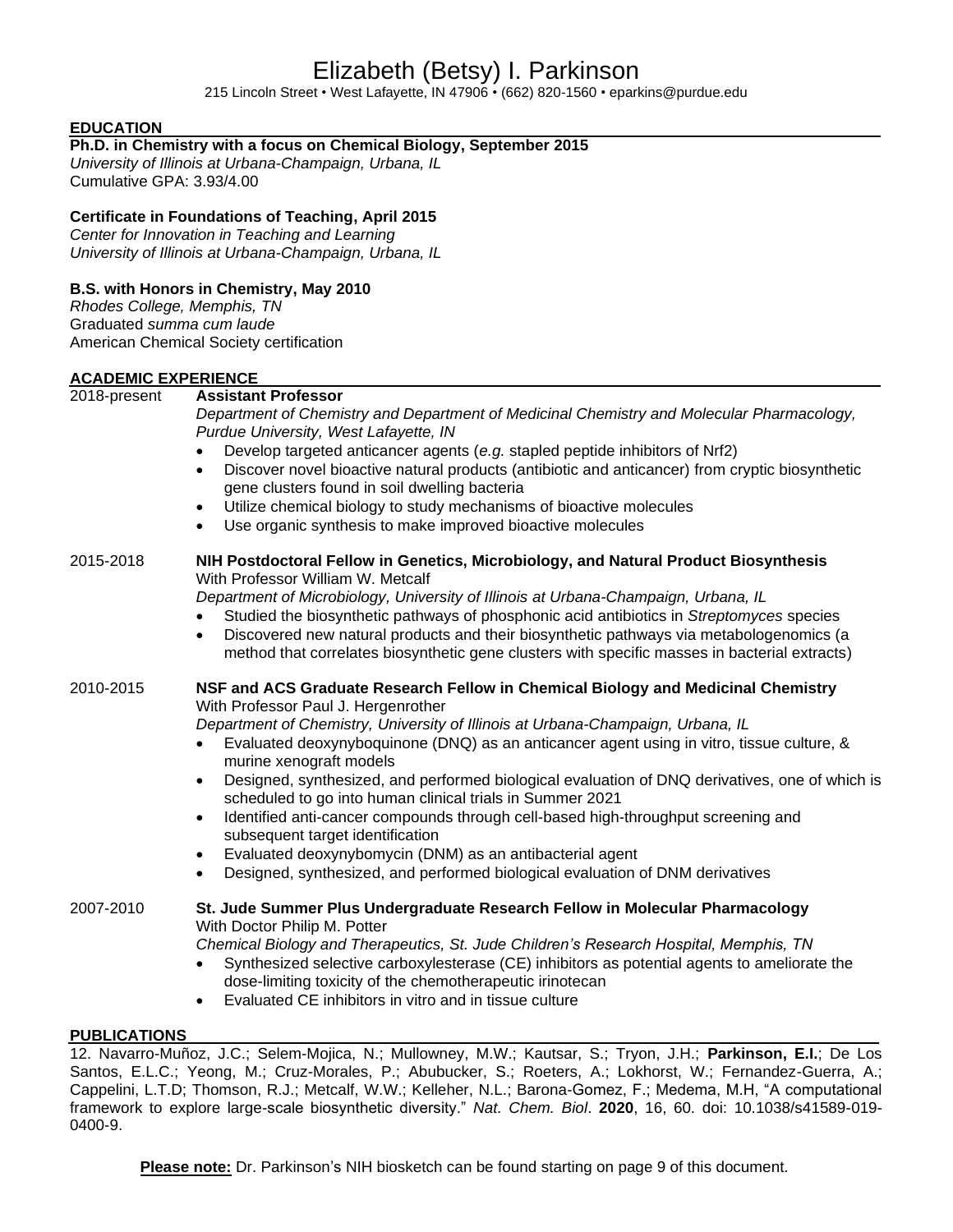# **PUBLICATIONS (continued)**

11. **Parkinson, E.I**.; Erb, A.; Eliot, A.C.; Ju, K.S.; Metcalf, W.W. "Fosmidomycin biosynthesis diverges from related phosphonate natural products." *Nat. Chem. Biol*. **2019**, 15, 1049. doi: 10.1038/s41589-019-0343-1.

10. **Parkinson, E.I.**; Goering, A.W.; Tryon, J.H.; Ju, K.; McClure, R.A.; Kemball, J.D.; Zhukovsky, S.; Thomson, R.J.; Kelleher, N.L.; Metcalf, W.W. "Discovery of the Tyrobetaine Natural Product Family and Their Biosynthesis Using Metabologenomics." *ACS. Chem. Biol.* **2018**, *13*,1029. **DOI:** 10.1021/acschembio.7b01089

9. Lee, HY.; **Parkinson, E.I**.; Granchi, C.; Panigrahy, D.; Seth, P.; Minutolo, F.; Hergenrother, P.J. "Reactive Oxygen Species Synergize to Potently and Selectively Induce Cancer Cell Death". *ACS Chem. Biol.* **2017**, *12,* 1416. **DOI:** 10.1021/acschembio.7b00015

8. Lundberg, A.P.; Francis, J.M.; Pojaka, M.; **Parkinson, E.I.**; Wycisloc, K.; Rosold, T.J.; Browne, M.E.; Londond, C.A.; Dirikoluf, L.; Hergenrother, P.J.; Fan, T.M. "Pharmacokinetics and derivation of an anticancer dosing regimen for the novel anti-cancer agent isobutyl-deoxynyboquinone (IB-DNQ) in the domestic felid species." *Invest. New Drugs.*  **2017**, *35*, 134. **DOI**:10.1007/s10637-016-0414-z.

7. **Parkinson, E.I.**; Hergenrother, P.J. "Deoxynyboquinones as Personalized Cancer Therapeutics." *Acc. Chem. Res.*  **2015**, *48*, 2715. **DOI:** 10.1021/acs.accounts.5b00365

6. **Parkinson, E.I.**; Bair, J.S.; Nakamura, B.A.; Lee, H.Y.; Kuttab, H.K.; Southgate, E.S.; Lau, G.W.; Hergenrother, P.J. "Deoxynybomycins Inhibit Mutant DNA Gyrase and Rescue Mice Infected with Fluoroquinolone-Resistant Bacteria." *Nat. Commun.* **2015**, *6*, 6947. **DOI:** 10.1038/ncomms7947

5. Granger, B. A.; Jewett, I, T.; Butler, J. D.; Hua, B.; Knezevic, C. E.; **Parkinson, E.I**.; Hergenrother, P. J.; Martin, S. F **"**Synthesis of (±)-Actinophyllic Acid and Analogs: Applications of Cascade Reactions and Diverted Total Synthesis." *J. Am. Chem. Soc.* **2013,** *135*,12984-12986. **DOI:** 10.1021/ja4070206

4. **Parkinson, E.I**.; Bair, J.S.; Cismesia, M. Hergenrother, P.J. "Efficient NQO1 Substrates are Potent and Selective Anticancer Agents." *ACS Chem. Biol.* **2013**, *8*, 2173-2183, **DOI:** 10.1021/cb4005832

3. Huang, X.; Dong, Y.; Bey, E.A.; Kilgore, J.A.; Bair, J.S.; Li, L.; Patel, M.; **Parkinson, E.I.**; Wang, Y.; Williams, N.S.; Gao, J.; Hergenrother, P.J.; Boothman, D.A. "An NQO1 Substrate with Potent Antitumor Activity that Selectively Kills by PARP1-Induced Programmed Necrosis." *Cancer Res.* **2012**, *72*, 3038-3047, **DOI**: 10.1158/0008-5472.CAN-11- 3135.

2. **Parkinson, E.I.**; Hergenrother, P.J. "Runaway ROS as a Selective Anticancer Strategy." *ChemMedChem.* **2011,** *6,*  1957-1959, **DOI**: 10.1002/cmdc.201100381.

1. **Parkinson, E.I.;** Hatfield, J.M.; Tsurkan, L.; Hyatt, J.L.; Edwards, C.C.; Hicks, L.D.; Yan, B.; Potter, P.M. "Requirements for mammalian carboxylesterase inhibition by substituted ethane-1,2-diones." *Bioorg. Med. Chem.*  **2011,** *29*, 4635-4643, **DOI**: 10.1016/j.bmc.2011.06.012.

#### **PATENTS**

4. Hergenrother, P.J.; **Parkinson, E.I.**; Bair, J.S. 2015. Compounds for treatment of fluoroquinolone-resistant bacteria. WO 2015142952 filed Mar. 17, 2015 and issued Sep. 24, 2015.

3. Hergenrother, P. J.; Knezevic, C. E.; **Parkinson, E. I.**; Martin, S. F.; Granger, B. A. 2015. Anticancer Agents. WO 2015006615 filed July 10, 2014 and issued Jan. 15, 2015.

2. Hergenrother, P.J.; Boothman, D.A.; Bair, J.S.; Cao, L.; Gao, J.; Huang, X.; Luo, X.; Ma, X.; Moore, Z.R.; **Parkinson, E.I.** 2014. Tumor Selective Combination Therapy. WO 2014168991 filed April 8, 2014, issued Oct. 16, 2014.

1.Hergenrother, P.J.; Boothman, D.A.; Bair, J.S.; Palchaudhuri, R.; **Parkinson, E.I.** 2013. Preparation of antitumor NAD(P)H quinone oxidoreductase substrates. WO2013056073 filed Oct. 12, 2012 and issued April 18, 2013; CA 2887648 filed Oct. 12, 2012 and issued April 18, 2013; EP 2768308 filed Oct. 12, 2012 and issued Aug. 27, 2014; US 20150011509 filed April 14, 2014 and issued Jan. 8, 2015.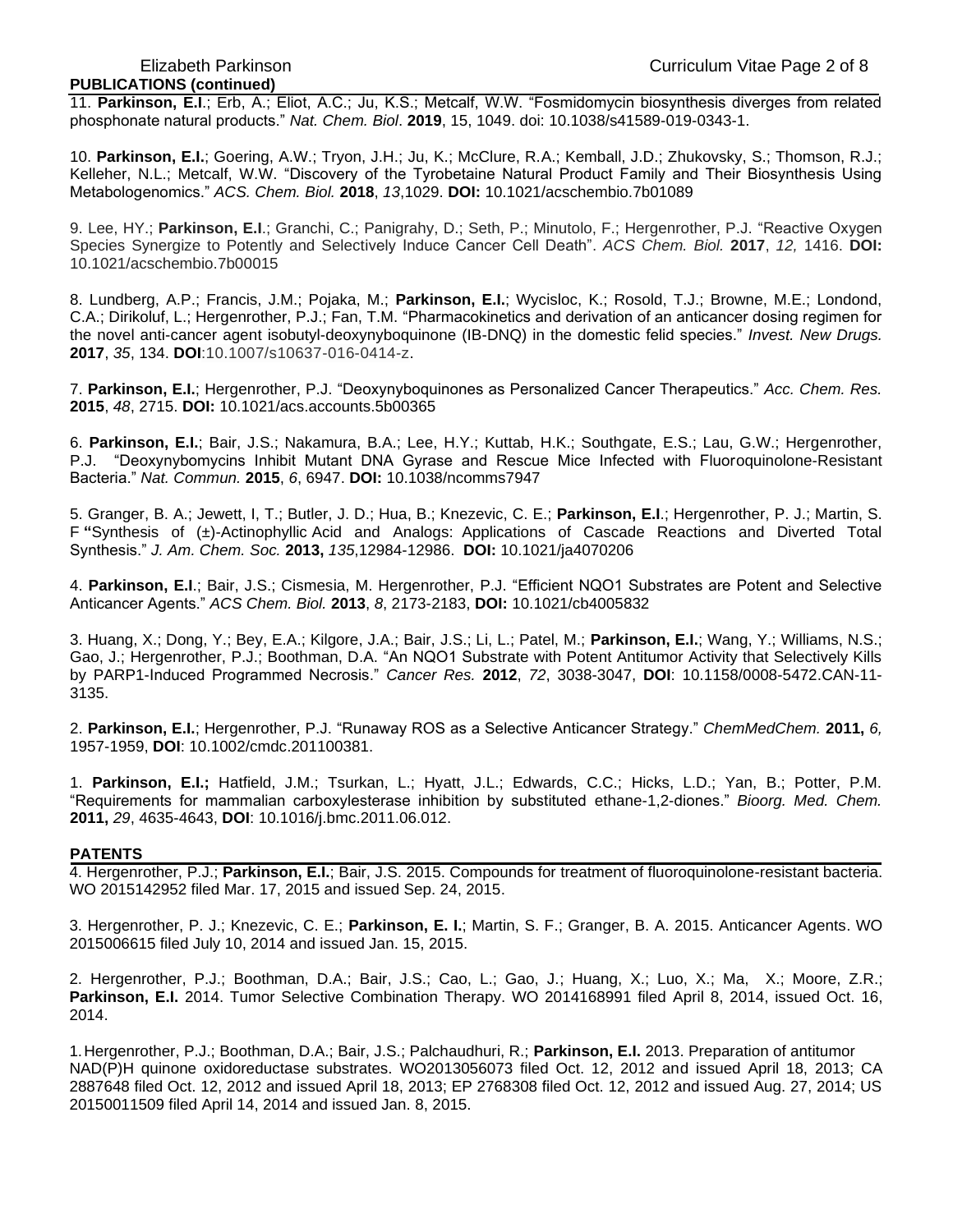| Spring 2020                    | Co-Instructor, Organic Chemistry I (MCMP 204)<br>Purdue University, West Lafayette, IN<br>Taught class (7 total lectures; 235 students in 2020)<br>$\bullet$<br>Made weekly worksheets and quizzes for students to practice new material<br>$\bullet$<br>Wrote and gave an exam to assess student understanding of concepts including reaction<br>mechanisms and small molecule synthesis                                                                                                                                                                                                                                                                                                                                                                                                                                                                                                                                                                                                                                       |
|--------------------------------|---------------------------------------------------------------------------------------------------------------------------------------------------------------------------------------------------------------------------------------------------------------------------------------------------------------------------------------------------------------------------------------------------------------------------------------------------------------------------------------------------------------------------------------------------------------------------------------------------------------------------------------------------------------------------------------------------------------------------------------------------------------------------------------------------------------------------------------------------------------------------------------------------------------------------------------------------------------------------------------------------------------------------------|
|                                | Fall 2018 & 2019 Instructor, Organic Chemistry I (CHM 255)<br>Purdue University, West Lafayette, IN<br>Taught class (3 lectures a week; 350 students in 2018; 427 students in 2019)<br>Made weekly worksheets for students to practice new material<br>Wrote and gave exams to assess student understanding of concepts including reaction<br>mechanisms and small molecule synthesis                                                                                                                                                                                                                                                                                                                                                                                                                                                                                                                                                                                                                                           |
| <b>Fall 2018</b><br>to present | <b>Research Mentor</b><br>Purdue University, West Lafayette, IN<br>Mentored 3 undergraduate chemistry students, 5 graduate chemistry students, and 1<br>postdoctoral researcher<br>Instructed them on proper laboratory techniques including bioinformatics, natural product<br>isolation, natural product purification, and bacterial and mammalian cell culture<br>Developed projects based on student interest<br>$\bullet$                                                                                                                                                                                                                                                                                                                                                                                                                                                                                                                                                                                                  |
| Summer 2016<br>to Fall 2018    | <b>Research Mentor</b><br>Lab PI: Professor William Metcalf, University of Illinois, Urbana, IL<br>Mentored a chemistry graduate student completing a one-month rotation and a microbiology<br>$\bullet$<br>undergraduate student completing a summer and two semesters of research<br>Instructed them on proper laboratory techniques including natural product isolation, natural<br>$\bullet$<br>product purification, and bacterial and mammalian cell culture<br>Developed projects based on student interest (e.g. fractionation of extracts from Streptomyces<br>$\bullet$<br>and testing for activity against pathogenic bacteria and cancer cell lines for the undergraduate<br>interested in discovering novel medications)<br>Assisted in the preparation of oral presentations about their research<br>$\bullet$                                                                                                                                                                                                    |
| <b>Fall 2014</b>               | Teaching Assistant, Fundamental Organic Chemistry I (Chem 236)<br>Course Instructor: Prof. Steven Zimmerman, University of Illinois, Urbana, IL<br>Led discussion sections (3 sections with 25-30 students per section)<br>Made weekly worksheets for students to practice new material<br>Encouraged them to work in groups to improve their understanding and ability to communicate<br>scientific ideas<br>Wrote and gave quizzes to assess student understanding of concepts including reaction<br>$\bullet$<br>mechanisms and small molecule synthesis<br>Assisted in writing and grading of examinations<br>$\bullet$<br>Guest lectured class (~260 students) on conformational analysis, Newman projections, basic<br>kinetics and thermodynamics of isomerism, and nomenclature of alkanes<br>2014 UIUC List of Teachers Ranked Excellent by their Students; Rating of outstanding (Top<br>$\bullet$<br>10% in Overall Teaching Effectiveness)<br>2014-2015 School of Chemical Sciences Graduate Student Teaching Award |
| April 2014                     | Guest Lecturer, Chemical Biology Laboratory Class (Chem 590)<br>Course Instructor: Professor Paul Hergenrother, University of Illinois, Urbana, IL<br>Applied expertise in mammalian cell culture during instruction of 13 graduate students in<br>mammalian cell culture and led a demonstration of sterile technique                                                                                                                                                                                                                                                                                                                                                                                                                                                                                                                                                                                                                                                                                                          |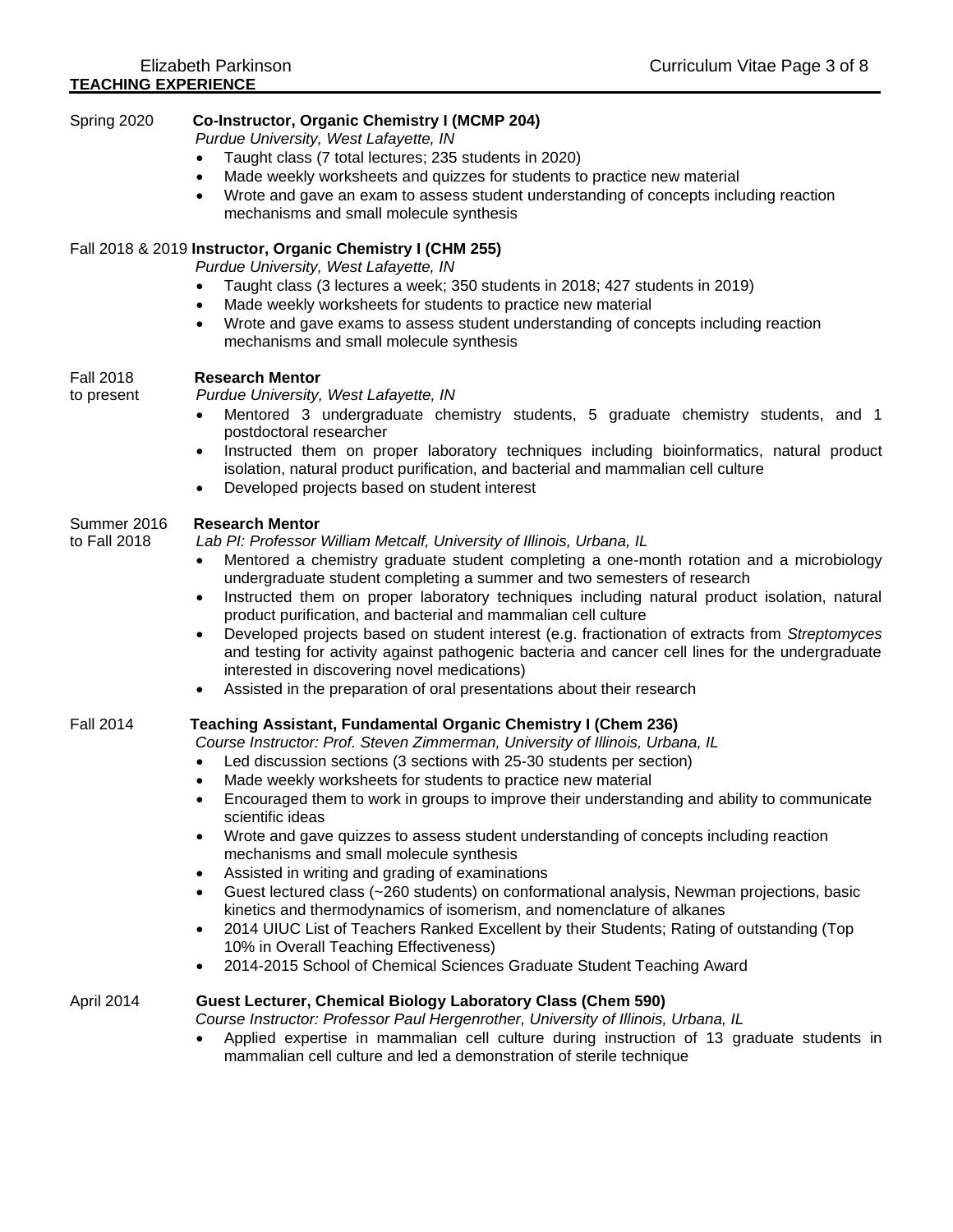| <b>TEACHING EXPERIENCE (continued)</b><br>2010-2015 | <b>Research Mentor</b>                                                                                                           |
|-----------------------------------------------------|----------------------------------------------------------------------------------------------------------------------------------|
|                                                     | Lab PI: Professor Paul Hergenrother, University of Illinois, Urbana, IL                                                          |
|                                                     | Instructed 11 students (1 high school, 2 chemistry undergraduate, 3 biochemistry<br>$\bullet$                                    |
|                                                     | undergraduate, 2 veterinary medicine, and 3 chemistry graduate) on laboratory techniques                                         |
|                                                     | including organic chemistry, enzymatic assays, bacterial and mammalian cell culture                                              |
|                                                     | Developed projects appropriate for each student based on their interest, prior experience, and<br>$\bullet$                      |
|                                                     | expected duration of research experience                                                                                         |
|                                                     | Assisted in the preparation of undergraduate senior theses and posters for presentations<br>$\bullet$                            |
| Summer 2009                                         | <b>Laboratory Assistant</b>                                                                                                      |
|                                                     | Rhodes College, Memphis, TN                                                                                                      |
|                                                     | Developed and wrote protocols for laboratory experiments for high school classes                                                 |
|                                                     | Assisted in designing and running a conference to improve laboratory instruction skills of ~15<br>high school chemistry teachers |
|                                                     | Constructed laboratory kits for high school classrooms lacking adequate equipment                                                |
| <b>Fall 2008</b>                                    | Teaching Assistant, Chemistry and Archaeology/Art Laboratory (Chem 107 and 108)                                                  |
| to Spring 2010                                      | Course Instructor: Professor David Jeter, Rhodes College, Memphis, TN                                                            |
|                                                     | Led laboratory sections (4 classes, ~25 students per class) focused on the interface of<br>$\bullet$                             |
|                                                     | chemistry and archaeology or art                                                                                                 |
|                                                     | Increased student understanding of chemistry through assistance in laboratory and graded<br>$\bullet$<br>written assignments     |
| Winter 2007                                         | <b>General Chemistry/Organic Chemistry Tutor</b>                                                                                 |
| to Spring 2009                                      | Rhodes College, Memphis, TN                                                                                                      |
|                                                     | Improved student performance in general and organic chemistry through private instruction                                        |
| <b>TRAINING IN TEACHING</b>                         |                                                                                                                                  |
| Spring 2017                                         | Educational Organization & Leadership 585: College Teaching (audited)                                                            |
|                                                     | Profs. Michel Bellini, Cheelan Bo-Linn, Faye Lesht, University of Illinois, Urbana, IL                                           |
| Spring 2016                                         | <b>Chemistry 590F: Preparing Future Faculty (audited)</b><br>Prof. Steven Zimmerman, University of Illinois, Urbana, IL          |
| Summer 2014                                         | Center for Innovation in Teaching and Learning Workshop:                                                                         |
|                                                     | What You Need to Know: Essentials of Effective Teaching                                                                          |
|                                                     | Profs. Lucas Anderson and Sandy Finley, University of Illinois, Urbana, IL                                                       |
|                                                     |                                                                                                                                  |

| January 2019-<br>Present | <b>Manuscript Reviewer</b>                                                                                                                                                                                                                                                                     |  |  |
|--------------------------|------------------------------------------------------------------------------------------------------------------------------------------------------------------------------------------------------------------------------------------------------------------------------------------------|--|--|
|                          | Reviewed manuscripts for ACS Medicinal Chemistry Letters                                                                                                                                                                                                                                       |  |  |
|                          | Reviewed manuscripts for Organic and Biomolecular Chemistry<br>$\bullet$                                                                                                                                                                                                                       |  |  |
| March 2019               | <b>Grant Review Panel for NOAA Office of Ocean Exploration and Research</b><br>NOAA, Bethesda, MD                                                                                                                                                                                              |  |  |
|                          | Reviewed grants related to discovery of marine natural products                                                                                                                                                                                                                                |  |  |
| June 2015-<br>June 2017  | <b>High Throughput Chemistry and Chemical Biology Gordon Seminar</b><br>Chair for 2017 meeting; Co-chair for 2015 meeting<br>Colby Sawyer College, New London, NH and Proctor Academy, Andover, NH<br>Submitted a NIGMS R13 proposal and solicited donations from industry to fund the meeting |  |  |
|                          | Developed the program for the meeting including choosing speakers and poster presenters<br>Advertised the seminar                                                                                                                                                                              |  |  |
|                          | Led discussion sections for the seminar (Finding Vulnerabilities of Cancer and Malaria, 2015)<br>and the conference (Chemical Probes for Profiling and Perturbation / Selectivity and Dynamics,<br>2015 and Small Molecule Probes and Drug Candidates, 2017)                                   |  |  |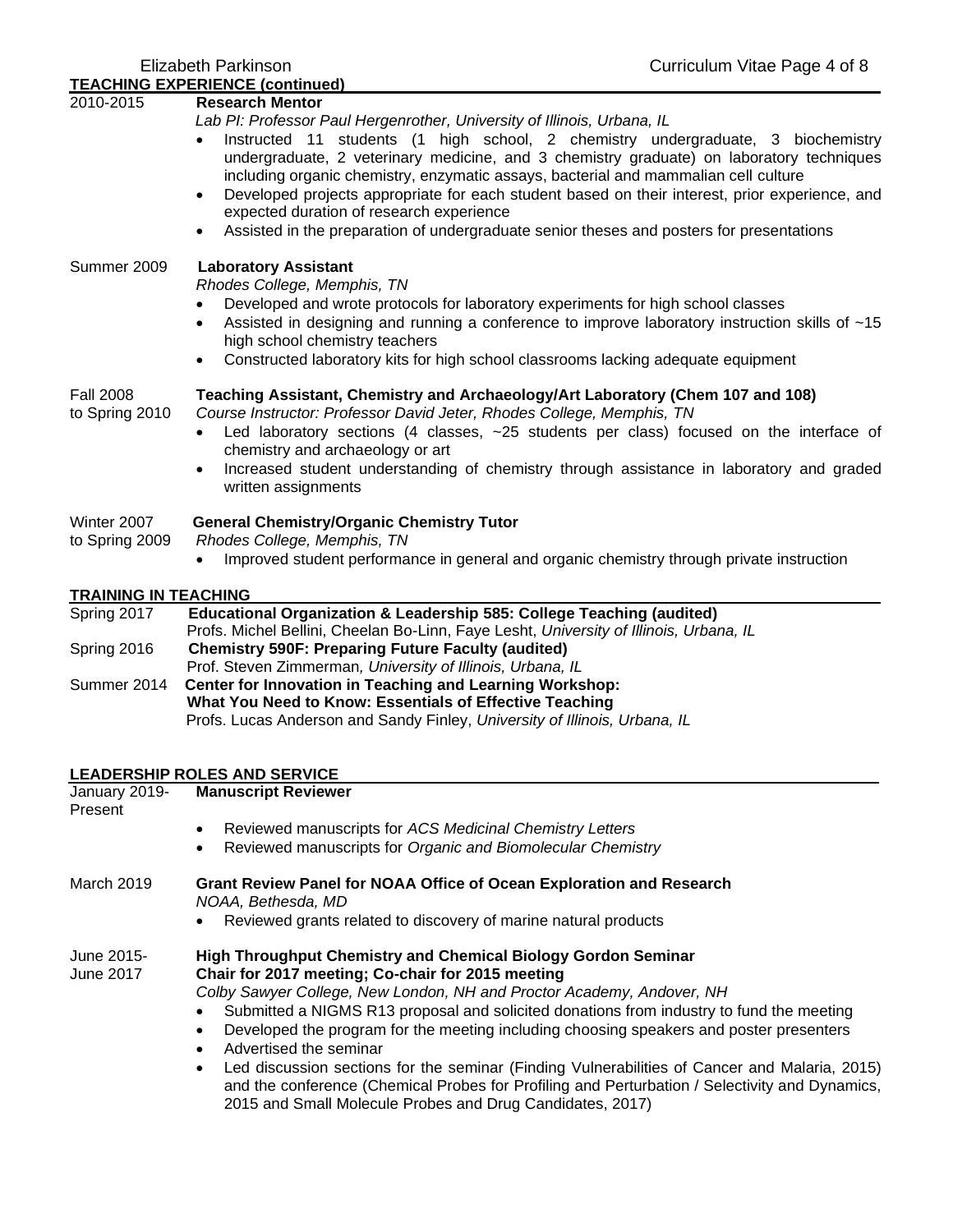|                                 | $1110$ and $111$ vinable ago of<br><b>LEADERSHIP ROLES AND SERVICE (continued)</b>                                                                                                                                                                                                                                                                                                                                                                                                       |
|---------------------------------|------------------------------------------------------------------------------------------------------------------------------------------------------------------------------------------------------------------------------------------------------------------------------------------------------------------------------------------------------------------------------------------------------------------------------------------------------------------------------------------|
| June 2016-                      | <b>Institute for Genomic Biology Postdoctoral Association</b>                                                                                                                                                                                                                                                                                                                                                                                                                            |
| June 2017                       | Co-chair<br>Carl R. Woese Institute for Genomic Biology, University of Illinois at Urbana-Champaign, Urbana, IL<br>Planned and advertised meetings, professional development workshops, and outside speakers<br>Aided in the implementation of a postdoctoral mentoring plan<br>$\bullet$                                                                                                                                                                                                |
| May 2017                        | <b>The World of Genomics</b><br><b>Volunteer</b><br>The Field Museum of Natural History, Chicago, IL<br>Explained drug discovery and the problem of antimicrobial resistance to museum visitors                                                                                                                                                                                                                                                                                          |
| November 2016 Volunteer         | November 2015& Carl R. Woese Institute for Genomic Biology Genome Day                                                                                                                                                                                                                                                                                                                                                                                                                    |
|                                 | University of Illinois at Urbana-Champaign, Urbana, IL<br>Led an experiment table to educate grade-school aged children about the structure of DNA<br>Led an experiment table to educate children about phylogenetic classification of organisms                                                                                                                                                                                                                                         |
| March 2016                      | Girls Do Science Club for K-5th Grade Chemistry<br><b>Volunteer</b>                                                                                                                                                                                                                                                                                                                                                                                                                      |
|                                 | Orpheum Children's Science Museum, Champaign, IL<br>Planned and performed chemistry demonstrations and experiments with 32 K-5 <sup>th</sup> grade girls                                                                                                                                                                                                                                                                                                                                 |
| March 2016                      | <b>Mining Microbial Genomes Symposium</b><br><b>Co-Chair</b><br>Carl R. Woese Institute for Genomic Biology, University of Illinois at Urbana-Champaign, Urbana, IL<br>Recruited presenters for the symposium<br>Led the afternoon session for the symposium<br>$\bullet$                                                                                                                                                                                                                |
| January 2012-<br>September 2015 | <b>Hergenrother Laboratory Safety Officer</b><br>University of Illinois at Urbana-Champaign, Urbana, IL<br>Ensured compliance with proper safety procedures in the Hergenrother laboratory<br>$\bullet$<br>Presented annual safety lectures and helped the laboratory prepare for safety inspections<br>$\bullet$<br>Served on a departmental safety committee to determine a mechanism for regular laboratory<br>inspections and institute a follow-up mechanism to remedy deficiencies |
| March 2014                      | <b>Chemical Biology Graduate Student Recruiting Weekend</b><br>Co-coordinator<br>University of Illinois at Urbana-Champaign, Urbana, IL<br>Organized a visit weekend for 12 students accepted to the UIUC Chemical Biology program<br>Matched host students to prospective students<br>$\bullet$<br>Ensured proper travel arrangements for prospective students<br>$\bullet$                                                                                                             |
| 2010-<br>2018                   | <b>Encouraging Tomorrow's Chemists</b><br>Co-coordinator, 2012-2013; volunteer, 2010-present<br>University of Illinois at Urbana-Champaign, Urbana, IL<br>Planned and volunteered at chemistry demonstrations for local middle and elementary schools                                                                                                                                                                                                                                    |
| $2011 -$<br>2015                | <b>Women Chemists Committee Girls Day Camp</b><br>Coordinator, 2012; Station Leader, 2013; volunteer, 2011, 2014-2015<br>University of Illinois at Urbana-Champaign, Urbana, IL<br>Organized a day camp for 90 middle school girls with scientific experiment stations<br>Assisted graduate students in planning experiments for stations<br>Demonstrated the concepts of solubility and chromatography through a t-shirt tie dying station                                              |

Elizabeth Parkinson Curriculum Vitae Page 5 of 8

• Volunteered at multiple stations including food chemistry and chemistry of art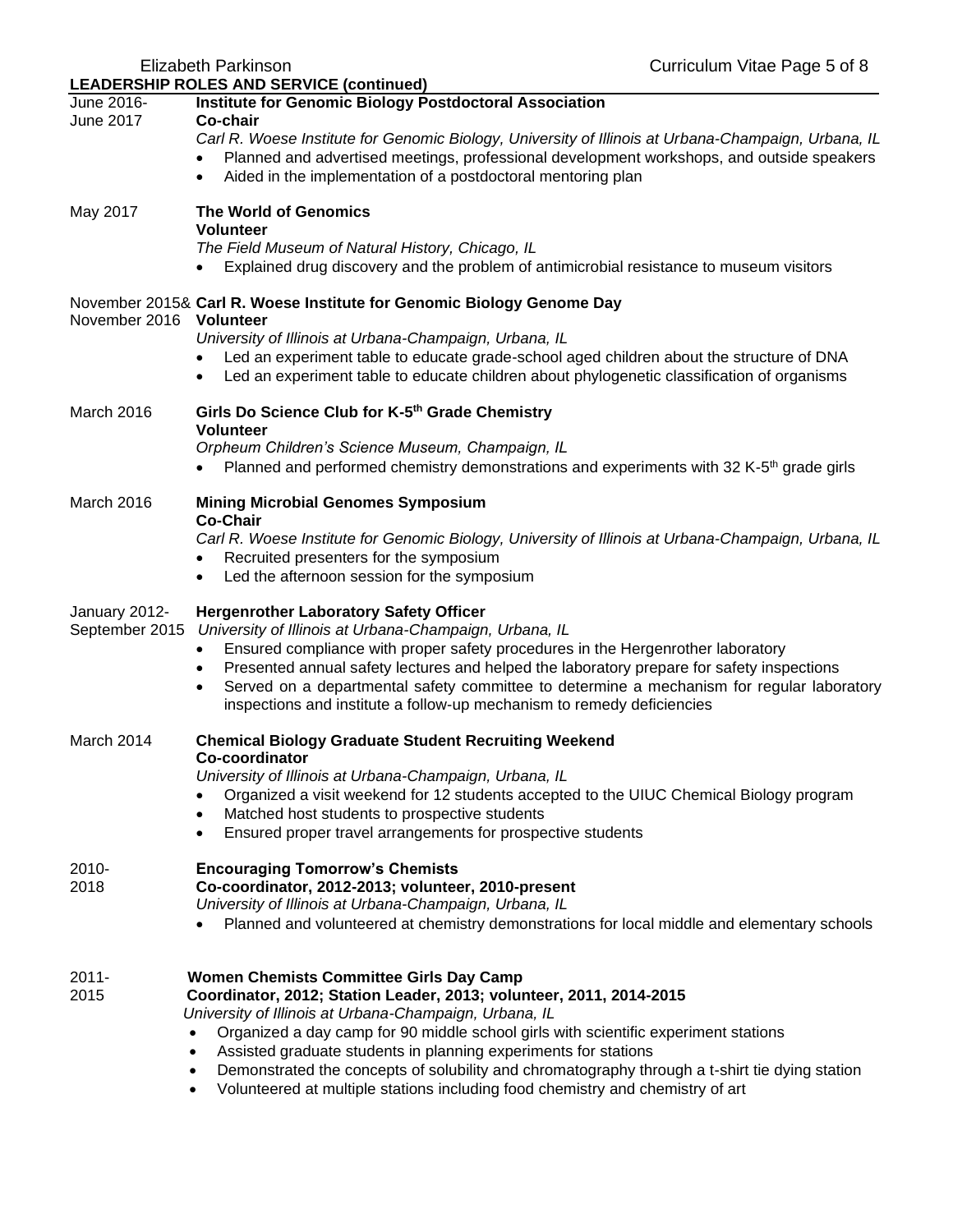|                          | LLADLROTHE ROLLS AND SLRVICL (CONTINUED)                                                                              |
|--------------------------|-----------------------------------------------------------------------------------------------------------------------|
| 2006-                    | Rhodes College Associates of the American Chemical Society                                                            |
| 2010                     | Vice President, 2009-2010; President, 2008-2009; Outreach Chair, 2006-2008                                            |
|                          | Rhodes College, Memphis, TN                                                                                           |
|                          | • Organized the annual Natural Science Picnic for ~200 people                                                         |
|                          | • Organized outreach activities at underprivileged elementary and middle schools in Memphis                           |
|                          | • Assisted in organizing the Pumpkin Drop, an event to encourage interest in college students'<br>interest in science |
|                          | • Honorable Mention Chapter Award for 2008-2009 activities at 239 <sup>th</sup> ACS National Meeting                  |
| <b>HONORS AND AWARDS</b> |                                                                                                                       |
|                          | NIH Ruth L. Kirschstein National Research Service Award, F32, 2017-2019                                               |
|                          | School of Chemical Sciences Graduate Student Teaching Award, 2014-2015                                                |
|                          | UIUC List of Teachers Ranked as Excellent by Their Students, 2014                                                     |
|                          | R.C. Fuson Fellowship, 2013-2014                                                                                      |
|                          | ACS Medicinal Chemistry Pre-Doctoral Fellowship, 2013-2014                                                            |
|                          | Seemon Pines Travel Award, 2013                                                                                       |
|                          | Best Poster Award at the Medicinal Chemistry Gordon Research Conference, 2013                                         |
|                          | Fuson Memorial Travel Award, 2013                                                                                     |
|                          | Best Student Poster Award at the University of Illinois Cancer Center Research Forum, 2012                            |
|                          | National Science Foundation Graduate Research Fellow, 2010-2013                                                       |
| Phi Beta Kappa, 2009     |                                                                                                                       |
|                          | Omicron Delta Kappa, 2009                                                                                             |
| Mortar Board, 2009       |                                                                                                                       |
|                          | Beta Beta Beta National Biological Honors Society, 2009                                                               |
|                          | William Spandow Scholarship in Chemistry, 2009                                                                        |
|                          | Barry M. Goldwater Scholarship, 2008                                                                                  |
|                          | Iota Sigma Pi: National Honor Society of Women in Chemistry, 2008                                                     |
|                          | Rhodes College Organic Chemistry Award, 2008                                                                          |
|                          | Rhodes College First-year Biology Award, 2008                                                                         |
|                          | CRC First-year Chemistry Award, 2007                                                                                  |

Rhodes College Honor Roll, 2006-2010

#### **MEETING PRESENTATIONS**

24. **Natural Product Discovery and Development in the Genomic Era, Society for Industrial Microbiology, San Diego, CA, January 2020 (poster)**

*Discovery of bioactive natural products by inducing biosynthetic gene clusters*

23. **Society for Industrial Microbiology and Biotechnology, Washington D.C., July 2019 (invited speaker)** *Convergent evolution and novel chemistry in natural products related to fosmidomycin*

22. **American Peptide Symposium, Monterrey, CA, June 2019 (poster, presented by Matthew Hostetler)** *The Design and Synthesis of Novel Peptide Macrocycles Inspired by Bacterial Genome Mining*

21. **Bioorganic Chemistry Gordon Research Conference, Andover, NH, June 2019 (poster)** *Discovery of bioactive natural products by inducing biosynthetic gene clusters*

20. **Biochemistry Seminars, Department of Agriculture, West Lafayette, IN, January 2019 (oral)** *From Microbes to Medicines*

19. **MCMP Departmental Retreat, Turkey Run, IN, October 2018 (oral)** *From Microbes to Medicines*

18. **Drug Discovery Symposium, West Lafayette, IN, September 2018 (oral)** *From Microbes to Medicines*

#### 17. **Natural Product Discovery and Development in the Genomic Era, Society for Industrial Microbiology, Clearwater Beach, FL, January 2018 (poster)**

*Discovery of the Tyrobetaine Natural Product Family and Their Biosynthesis Using Metabologenomics*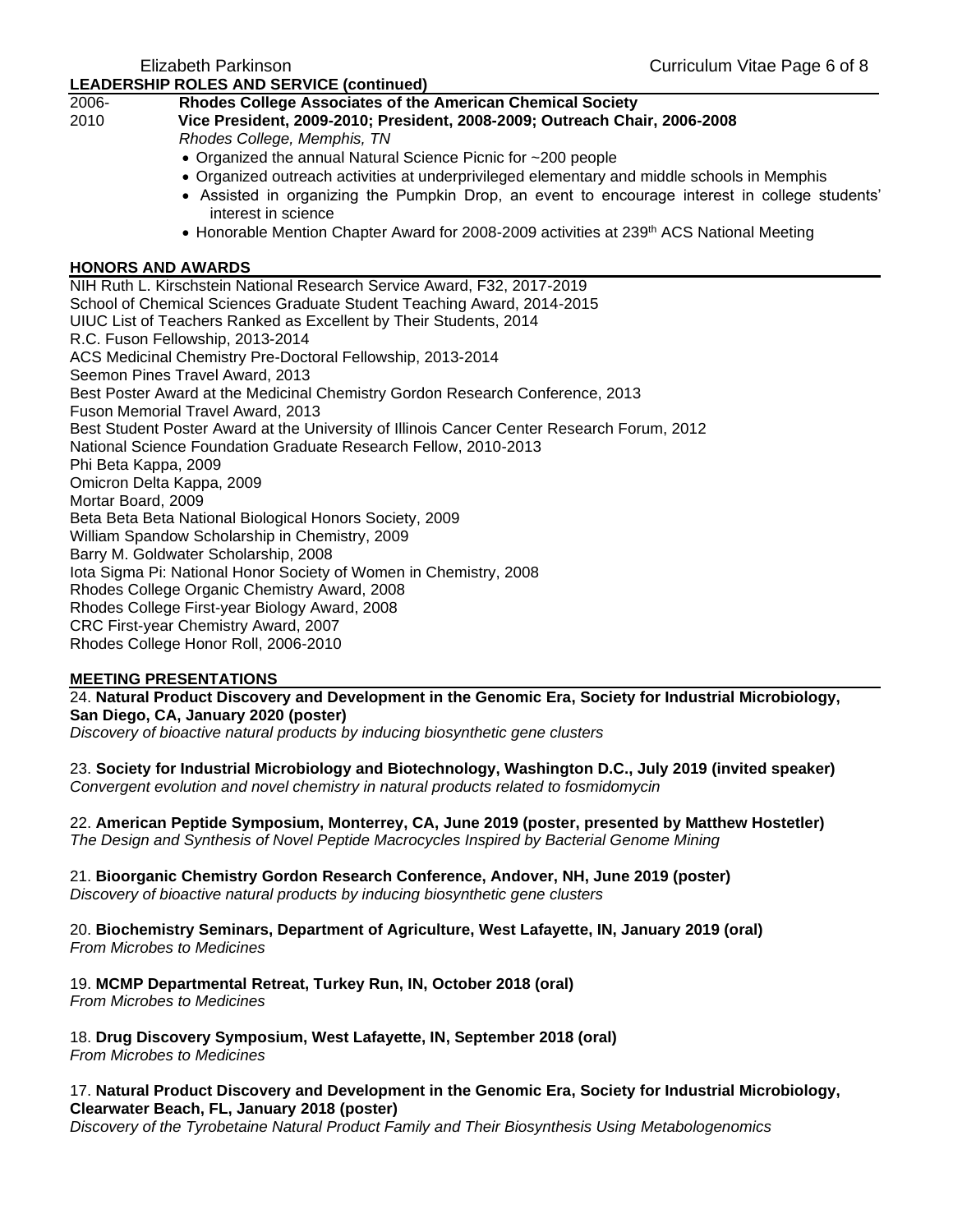16. **High Throughput Chemistry and Chemical Biology Gordon Conference and Seminar, Andover, NH, June 2017 (poster)**

*Discovery of the Tyrobetaine Natural Product Family and Their Biosynthesis Using Metabologenomics*

15. **Better Cancer Therapy from Redox Biology, Cold Springs Harbor, NY, April 2017 (invited speaker)** *Deoxynyboquinones as NQO1-targeted anticancer compounds* 

14. **Mining Microbial Genomes Annual Symposium, Urbana, IL, January 2017 (oral presentation)** *Discovery of the Tyrobetaine Natural Product Family and Their Biosynthesis Using Metabologenomics*

# 13. **Mining Microbial Genomes Annual Symposium, Urbana, IL, March 2016 (Poster)**

*Characterization of Phosphonate Production by the Reported Fosmidomycin Producer Streptomyces lavendulae strain Fujisawa 8006* 

#### 12. **High Throughput Chemistry and Chemical Biology Gordon Conference and Seminar, New London, NH, June 2015 (poster)**

*Deoxynybomycins Inhibit Mutant DNA Gyrase & Rescue Mice Infected with Fluoroquinolone-Resistant Bacteria*

11. **2015 Cal Meyers Memorial Organic Chemistry Symposium, Carbondale, IL, April 2015 (oral presentation)** *Deoxynybomycins Inhibit Mutant DNA Gyrase & Rescue Mice Infected with Fluoroquinolone-Resistant Bacteria*

10. **248th American Chemical Society National Meeting, San Francisco, CA, August 2014 (oral presentation)** *Synthesis and Biological Evaluation of Compounds with Activity against Antibacterial Resistant Bacteria*

9. **27th Annual Beak-Pines Organic Area Allerton Conference, Monticello, IL, November 2013 (poster)** *Synthesis and Biological Evaluation of Compounds with Activity against Antibacterial Resistant Bacteria*

8. **Medicinal Chemistry Gordon Conference and Seminar, New London, NH, August 2013 (poster)** *Efficient NQO1 Substrates are Potent and Selective Anticancer Agents (best poster award)*

7. **High Throughput Chemistry and Chemical Biology Gordon Conference and Seminar, New London, NH, June 2013 (poster for the conference and oral presentation for the seminar)** *Efficient NQO1 Substrates are Potent and Selective Anticancer Agents*

# 6. **24th EORTC-NCI-AACR Symposium on Molecular Targets and Cancer Therapeutics, Dublin, Ireland, November 2012 (poster)**

*Targeting NQO1 as a Potential Anticancer Strategy Using the Small Molecule Deoxynyboquinone*

5. **Cancer Community at Illinois Symposium, Urbana, IL, April 2012 (poster)** *Targeting NQO1 as a Potential Anticancer Strategy Using the Small Molecule Deoxynyboquinone* 

4. **University of Illinois Cancer Center Research Forum, Chicago, IL, March 2012 (poster)** *Targeting NQO1 as a Potential Anticancer Strategy Using the Small Molecule Deoxynyboquinone (best student poster award)*

3. **239th American Chemical Society National Meeting, San Francisco, CA, March 2010 (poster)** *Synthesis and Biological Evaluation of Benzil Based Carboxylesterase Inhibitors* 

2. **AACR/ACS Chemistry in Cancer Research: A Vital Partnership in Cancer Drug Discovery and Development, New Orleans, LA, February 2009 (poster)** *Benzil-based Inhibitors of Carboxylesterases* 

1. **Rhodes College Undergraduate Research and Creative Activity Symposium, Memphis, TN, April 2008 (oral presentation)**

*Benzil-based Inhibitors for Carboxylesterases*